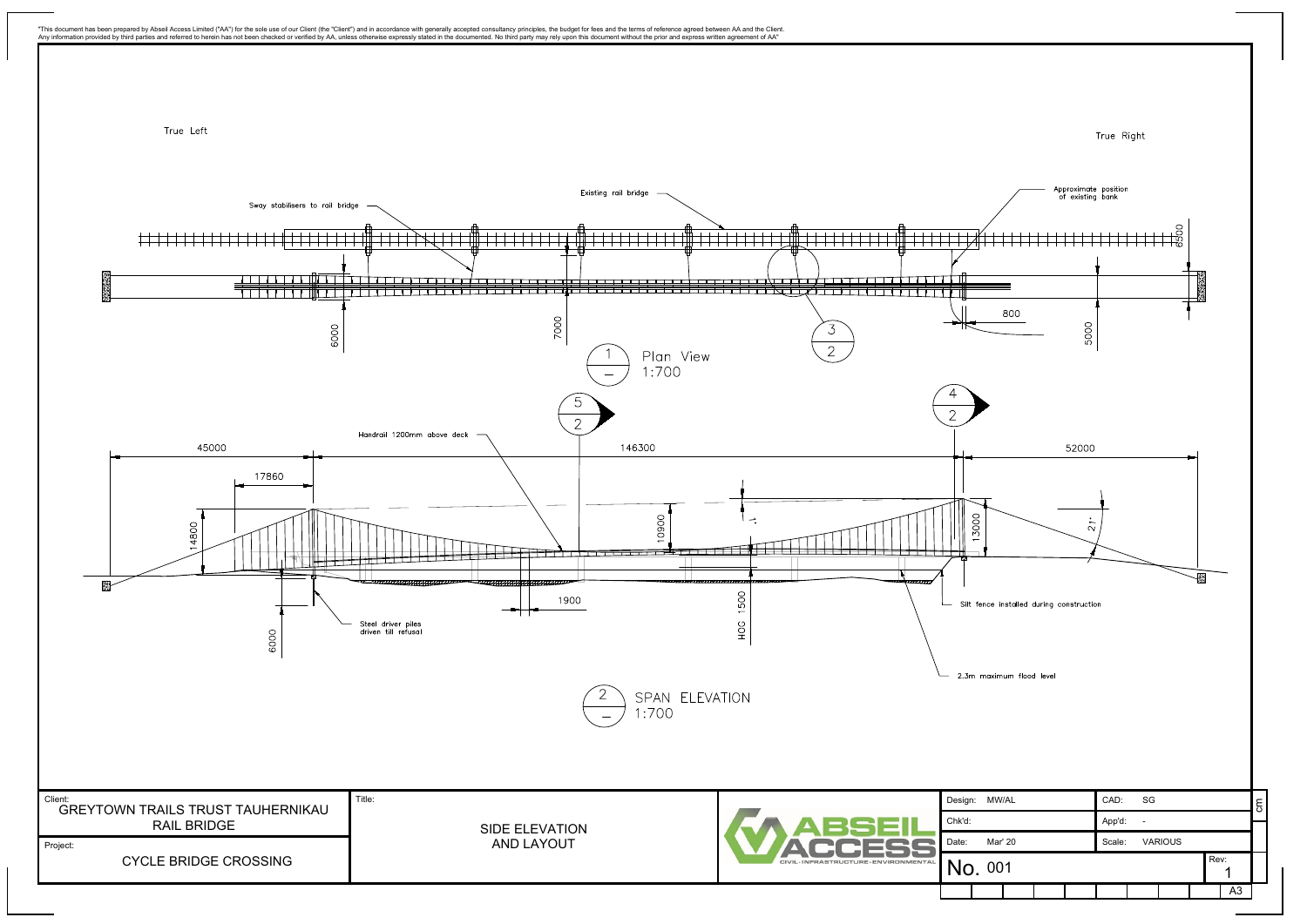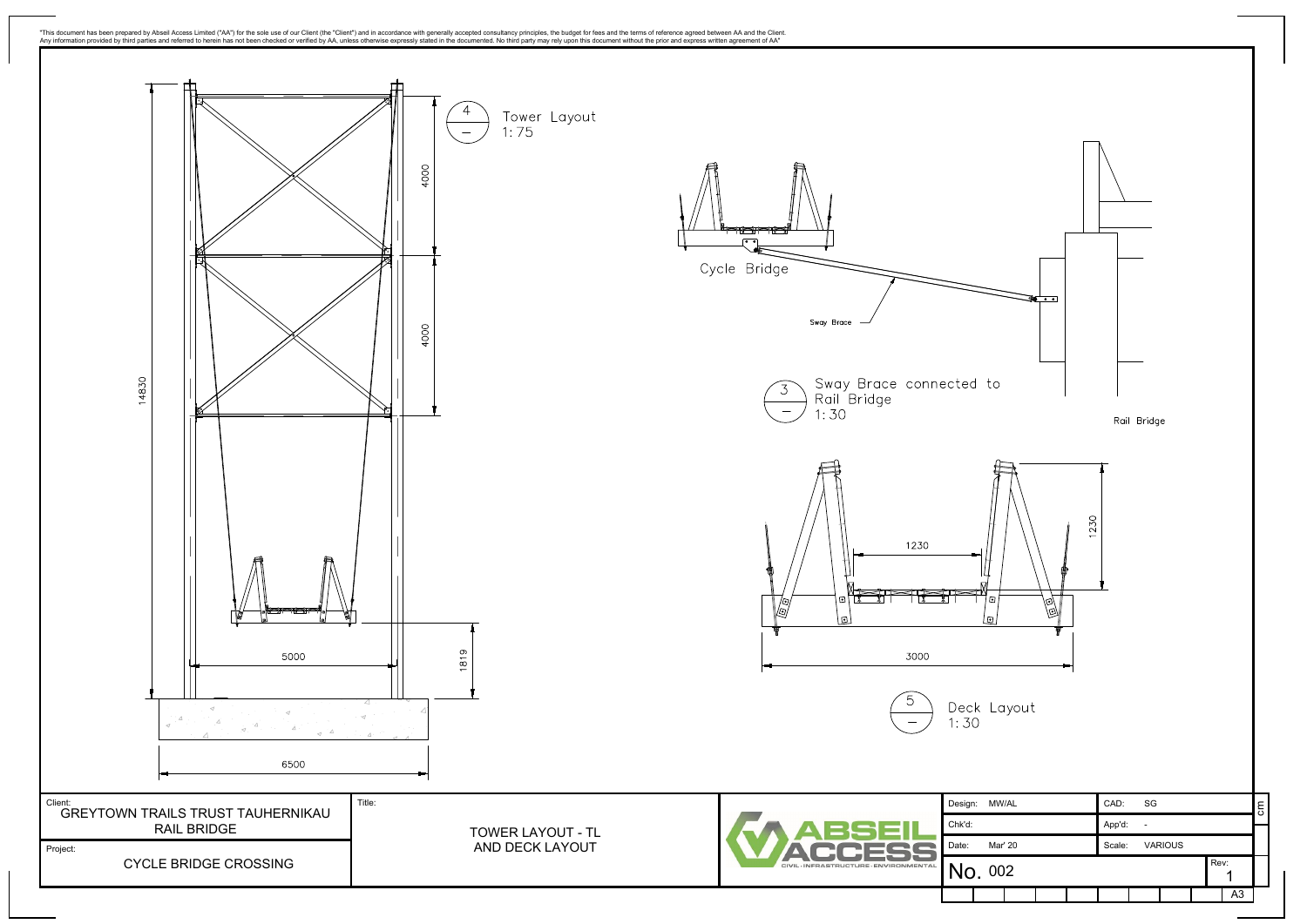![](_page_2_Figure_0.jpeg)